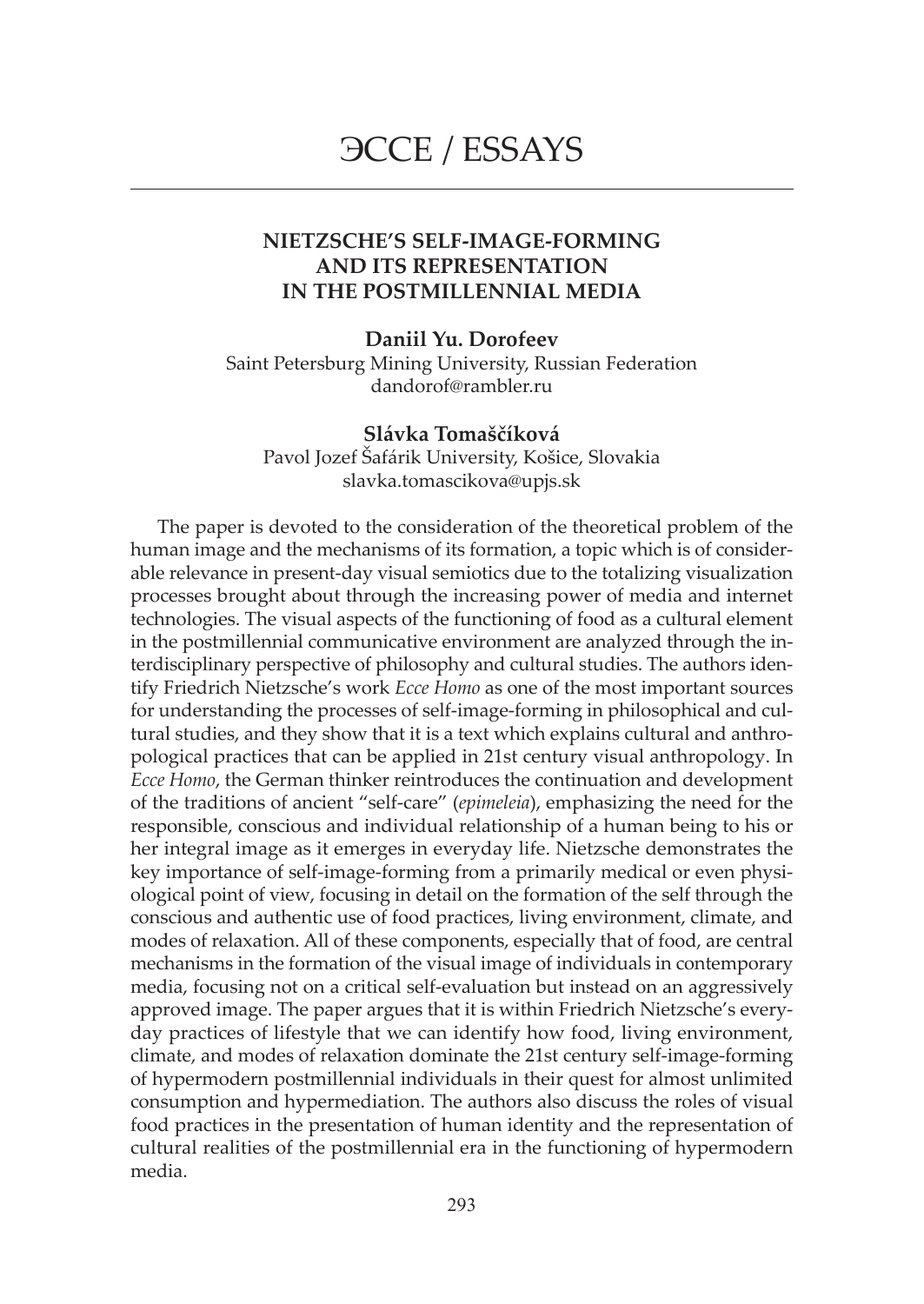**Keywords**: Nietzsche, self-image-forming, ancient self-care, Foucault, visual semiotics and anthropology, everyday cultural practices, postmillennial media communication, hypermodern individual.

## **ФОРМИРОВАНИЕ ОБРАЗА ЧЕЛОВЕКА У НИЦШЕ И ЕГО РЕПРЕЗЕНТАЦИЯ В СОВРЕМЕННЫХ СМИ**

## **Д. Ю. Дорофеев**

Санкт-Петербургский горный университет, Россия dandorof@rambler.ru

## **С. Томашчикова**

Университет имени Павла Йозефа Шафарика, Кошице, Словакия slavka.tomascikova@upjs.sk

Исследование выполнено при финансовой поддержке РФФИ, проект № 20-011-00385а<sup>1</sup>

Рассматривается теоретическая проблема человеческого образа и механизмов его формирования, которая является чрезвычайно актуальной для современной визуальной семиотики из-за глобальных процессов визуализации, вызванных повышением влияния СМИ и сопутствующих интернеттехнологий. Визуальные аспекты функционирования пищи как культурного феномена в современной коммуникативной среде анализируются в междисциплинарной перспективе философии и культурных исследований. Авторы рассматривают работу Фридриха Ницше «Ecce Homo» в качестве одного из важнейших источников для понимания процессов самообраз-ования человека в философских и культурных исследованиях, показывая, что этот текст, который объясняет культурную и антропологическую практику формирования человеческого образа, может быть очень актуальным для визуальной антропологии в XXI веке. В Ecce Homo немецкий мыслитель продолжает и развивает традиции античной «заботы о себе» (epimeleia), подчеркивая необходимость в ответственном, сознательном и индивидуальном отношении человека к формированию своего образа в повседневной жизни. Ницше демонстрирует ключевую важность самообраз-ования, особенно с медицинской или даже физиологической точки зрения, подробно останавливаясь на самоформировании посредством сознательного отношения к еде, среде обитания, выбору для себя оптимального климата и способов отдыха. Все эти компоненты, особенно еда, являются центральными механизмами для формирования визуального образа человека в современных СМИ, которые фокусируют внимание не на кри-

<sup>1</sup> Проект: «Иконография античных и средневековых философов в православных храмах: специфика визуальной репрезентации человека в русской культуре».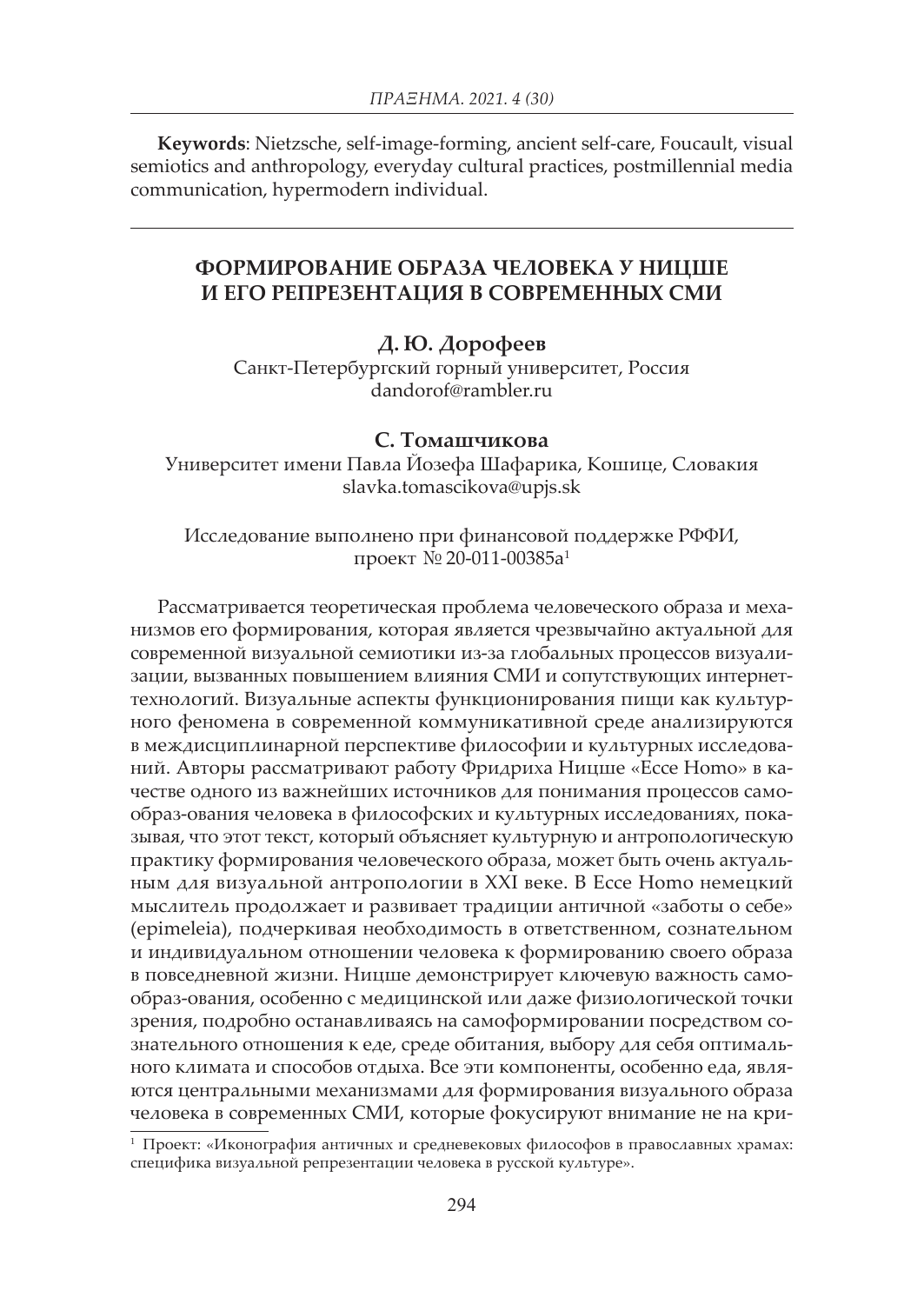тической самооценке, а на агрессивно утверждаемом определенном образе. В статье утверждается, что подход Ницше находится в рамках повседневной практики образа жизни, и именно еда, место обитания, климат и режимы отдыха доминируют для само-образ-ования человека XXI века, формируя установки современного постмиллинеального (postmillennial) индивида в его стремлении к почти неограниченному потреблению. Авторы также обсуждают роль и значение визуальных образов продуктов питания в презентации человеческой идентичности и репрезентации культурных реалий постмиллениальной эпохи в функционировании современных СМИ.

**Ключевые слова**: Ницше, само-образ-ование, античная «забота о себе», Фуко, визуальные семиотика и антропология, повседневные культурные практики, коммуникации современных СМИ, современный индивидуализм.

DOI 10.23951/2312-7899-2021-4-293-311

Along with Karl Marx and Sigmund Freud, Friedrich Nietzsche is deservedly recognized as one of the key figures in the "anthropological turn" within European philosophy and, more broadly, in the culture of the twentieth century. Much has already been written about his hermeneutical-genealogical method, his conceptualization of the phenomenon of ressentiment, his teachings on the superman, and the values and mechanisms of asserting "will-to-power". Nietzsche's continuing relevance is confirmed by the fact that the sources of almost every fundamental problem (especially related to the human being) which became the *center* of philosophical reflection in the post-Nietzsche period in the 20th century can be found in his writings; this explains why all the most important philosophers of the twentieth century – M. Heidegger, K. Jaspers, J. Bataille, L. Shestov, et al. – wrote about him so much [Markov 2005, 308–758].

At the beginning of the 21st century, *visualization of a person* became such a center. This means the termination of the dependence of the visual image on the linguistic narrative and discourse, by which this image is completely and unconditionally determined, which was obvious, for example, for Roland Barthes [Barthes 1994]. Such acquisition of a visual-plastic image of sovereignty is associated both with new key trends in evolution in modern philosophy and philosophical anthropology<sup>2</sup>

<sup>&</sup>lt;sup>2</sup> For example, thanks to the works of J. Habermas, actualizing the problem of communications [Habermas 1981] including visual communications, or the development of the new understanding of the human subject, existence, and aesthetics visual image in the works of the late M. Foucault through the rethinking of the ancient tradition [Foucault 2007].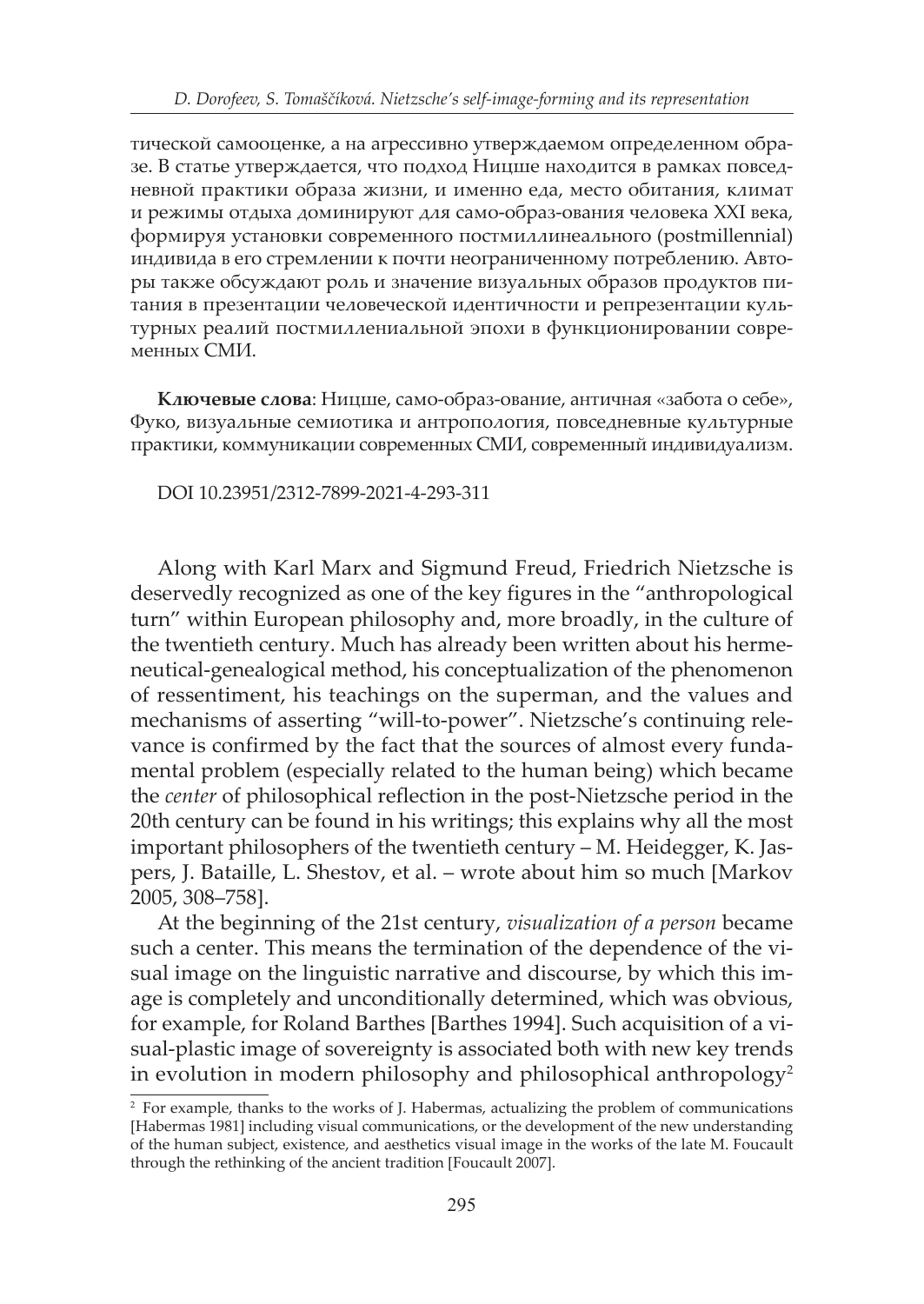and with the general process of the visualization of culture and everyday life that has occurred due to technical innovations, primarily the establishment of the virtual world through the spread of the Internet. To this should be added a critical hermeneutic analysis of the everyday existence of a person, revealing the methods and practices of pre-reflective modeling of his or her image by various kinds of linguistic and sociosocial institutions of power, on which the French philosophers of the second half of the 20th century made a special emphasis.

It is precisely in the current time that the problem of forming the image of a person, including the potential of the various forms of contemporary media through which it is performed, has become central. On the one hand, a person appears as a *self-organizing*, *self-determining*, and *self-forming* system, which implies that synergetics has an obvious anthropological dimension in addition to its social and scientific dimensions [Vakhnin 2016]. On the other hand, the media, often guided by their economic interests and fulfilling orders of global transnational corporations, *normatively* and *forcibly* impose standards of the human image through, for example, aggressively popularizing and making attractive fashionable presentations of food products, a certain style of clothing, food, leisure, lifestyle in general. Surprisingly, Nietzsche also shows his unique, almost prophetic insight and relevance in this respect – an approach which may be so urgently necessary for us, the people of the digital reality. In this study, therefore, we turn to the German philosopher to actualize and problematize the current problems of understanding the image of a human, the media, and communication in present-day European culture.

In the 21st century, the meaning of food and its perception, signification, and representation are very far removed from the more elemental understanding of food as the essential material for the survival and well-being of human life. The physiological function of food is overwhelmed by its symbolic meaning and social significance. Thus, when dealing with food, the contexts of social status, behavior, cultural identities, emotions, and numerous other features should always be taken into account. It may even be possible to claim that at the end of the 20th century all media became food media and that they have been providing an environment for food signification since then. The media has become both the agent and the transmitter of the construction and representation of food.

However, the cultural representation of food was identified and studied much earlier; for instance, by Roland Barthes, who claimed that "[when man] buys an item of food, consumes it, or serves it, modern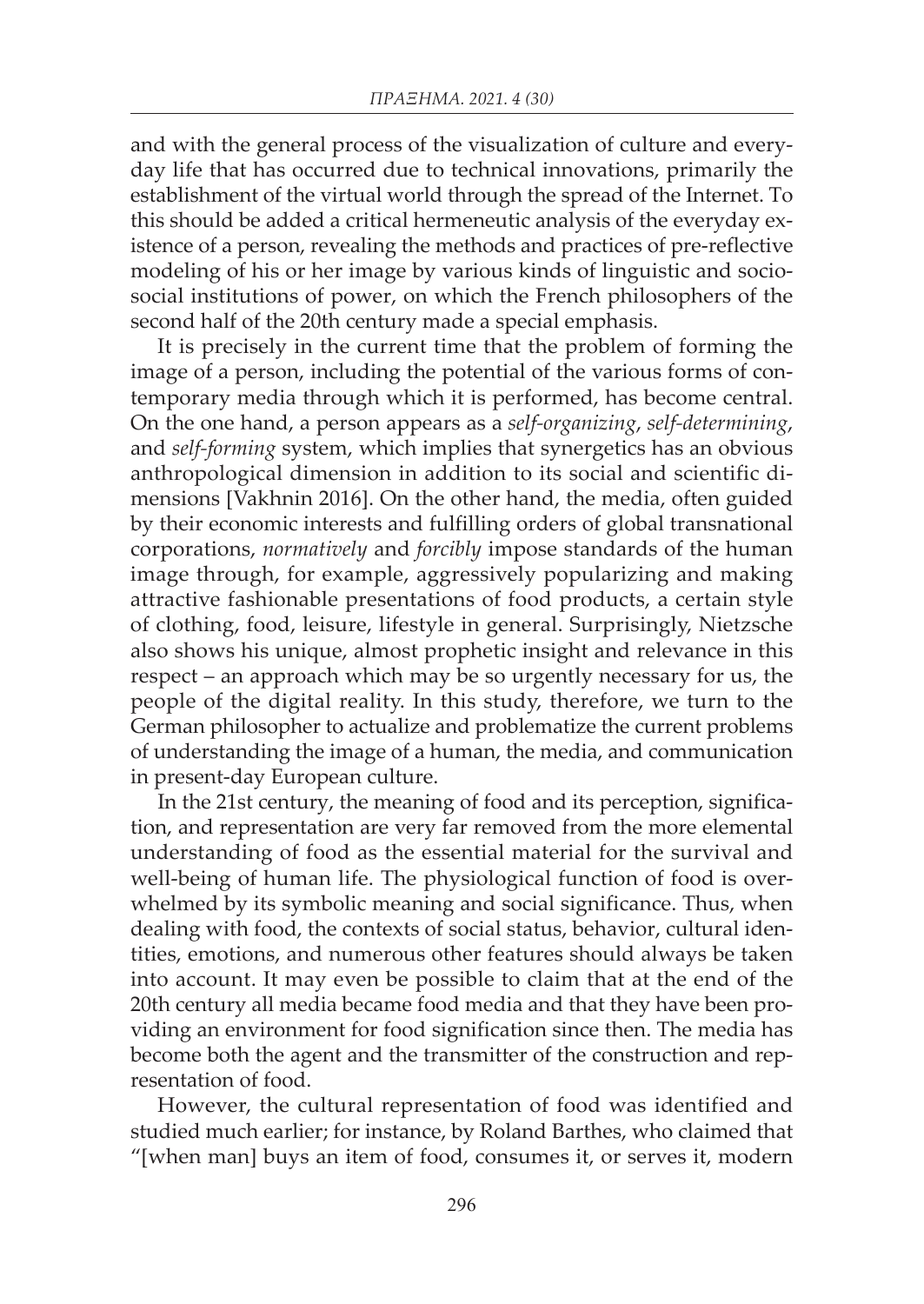man does not manipulate a simple object in a purely transitive fashion; this item of food sums up and transmits a situation; it constitutes an information; it signifies" [Barthes 2008, 29]. Roland Barthes, who "[w]ith his theory on the layering of visual meaning, laid the foundations for visual semiotics as we know it today" [Aiello 2020, 370] was already aware that food is first consumed as a sign prior to being actually eaten. As a cultural representation, it embodies the processes of preparation, distribution, presentation, and consumption, and these processes are performed in various media communication environments.

In the communicative environments of 21st century media, one should take into account the convergence of old and new technologies in which the distinction between the old mass media of newspaper, magazines, films, radio, television, and the new media of the Internet and mobile phones begins to break down. Contemporary individuals watch films on their smartphones, read comments on news in online blogs, share the best recipes of celebrity chefs on social networks. Visual semiotic research perspectives of the 21st century embrace visual images as cultural products and individuals as consumers of these images, and experts study how culture influences practices of visual communication and how visual communication changes cultural practices [Rose 2016]. In both old and new media, food signifies in the construction and representation of social meanings and relations. The visual signification that dominates all postmillennial media discourses places sociocultural meanings of food above food itself. Identity and lifestyle visual images become more important than the visualization of food content. Therefore, social meanings of food are constructed, presented, and represented as self-expressive identities and lifestyles. Visual discourses of contemporary media communicate, magnify, transmit, and multiply messages carrying food signs of various orders – icons, indexes, symbols but also those of myth and cultural heritage that participate in Nietzsche's self-image-forming of the postmillennial individual.

1.

Having discovered the central significance of the everyday dimension of human existence, Nietzsche began to consider the human as an integral, phenomenal, sensually perceived, aesthetic (given that the Greek term 'aesthesis' in fact means sensually perceived and perceptible) image formed by a person in the process of a certain orientation and self-organization of one's existence. Of course, such a fundamental philosophical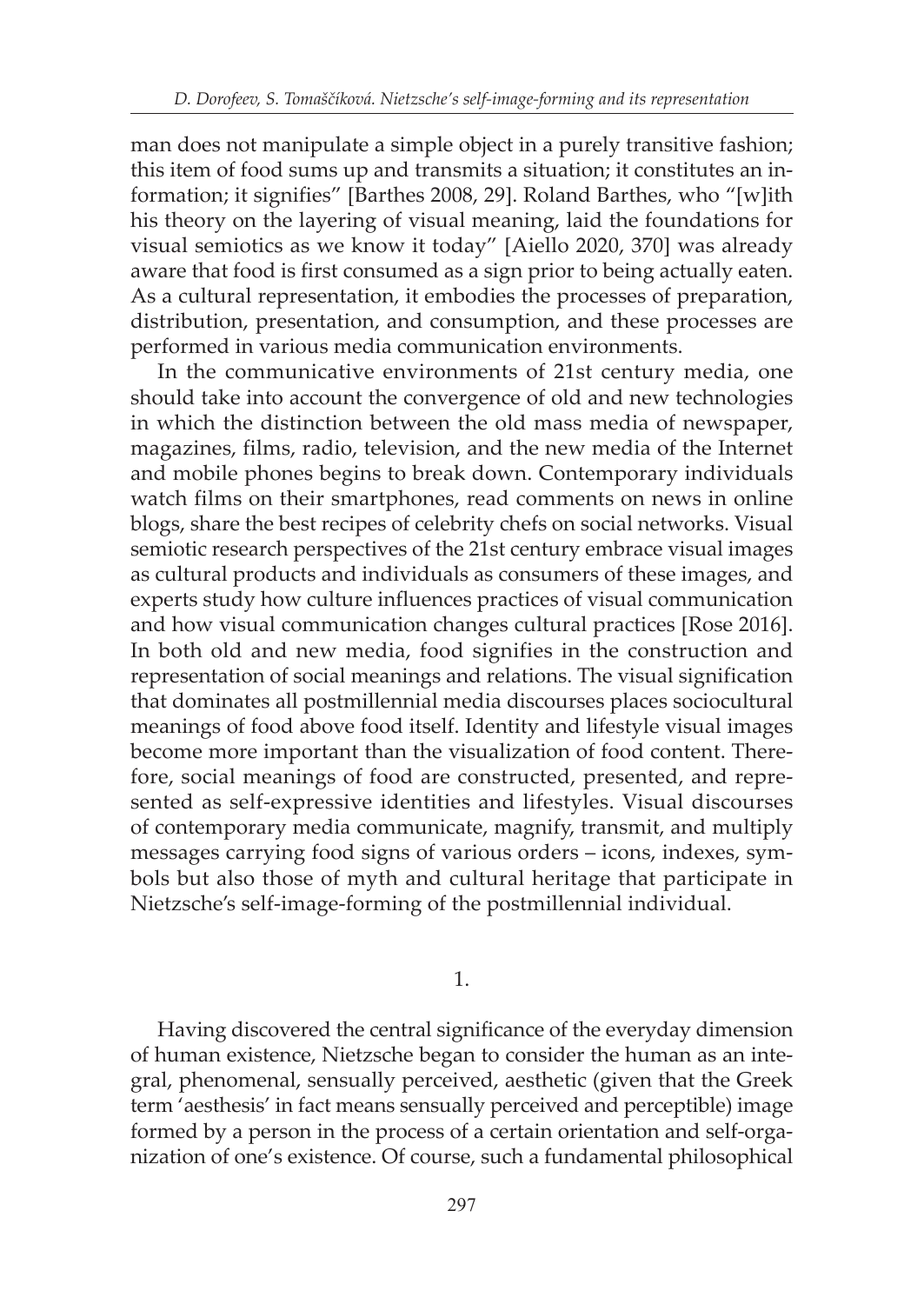and anthropological *elevation* of the concept of "image"3 was influenced by the fundamentally *anti-idealistic principles* of Nietzsche's philosophy and worldview: instead of a transcendental subject *positing experience* (for example, in Kant's works), Nietzsche showed this very subject as *posited by the experience of his existence and being*. It is also necessary to recognize the innovative nature of this rethinking of the foundations of ancient Greek culture and philosophy. One recognizes here the concept of "*self-care*" (Gr. *epimeleia*), which for ancient philosophers was the principle of self-formation by a person of his/her aesthetic image, which is in turn a manifestation of his/her ethical life [Dorofeev 2018]. Although Nietzsche himself, as far as one can determine, did not study the concept of self-care separately, as an expert on ancient Greek culture he was undoubtedly aware of its potential, and we can reasonably suggest that it was Nietzsche who was the first to reveal its central significance and relevance for modern philosophy, approximately a century before Michel Foucault turned to this concept and made it one of the cornerstones of his works at the beginning of the 1980s.

Nietzsche criticized the transcendental subject for the initial, a priori givenness of cogito, offering instead an understanding of man as the result of dynamically developing, functioning, and modeling his image of practices that pre-reflectively organize his daily life and are revealed by the "genealogical" method. Nietzsche's genealogical approach is a direct predecessor of the hermeneutics and archaeology of the human subject, and, understanding the ins and outs of human education, Nietzsche strove to organize the daily mode of his existence in a certain way. In his "genealogy of morality", Nietzsche shows how, without the participation of the person himself, the basic values and the person himself are modeled and organized in history [Nietzsche 1990b]. "Taking care of yourself" means taking care of the daily practices of your life. We can suggest the German philosopher was the *first* to reveal the centrality and relevance of "taking care of yourself" for the modern philosophy in the late 19th century. This was done roughly a century before Foucault when the French philosopher turned to a systematic analysis of this concept in his later works on ancient philosophy and culture devoted to a new understanding of the formation of the human subject in

<sup>&</sup>lt;sup>3</sup> One may recall that, in classical European philosophy, an image as a "representation" or phenomenon was always, to a greater or lesser extent, ontologically separated and different from the actual being, the entity which caused it; this created an essentially insurmountable gap between consciousness and being; the image was therefore ontologically secondary, neither independent nor authentic [Slinin 2017, 490–515].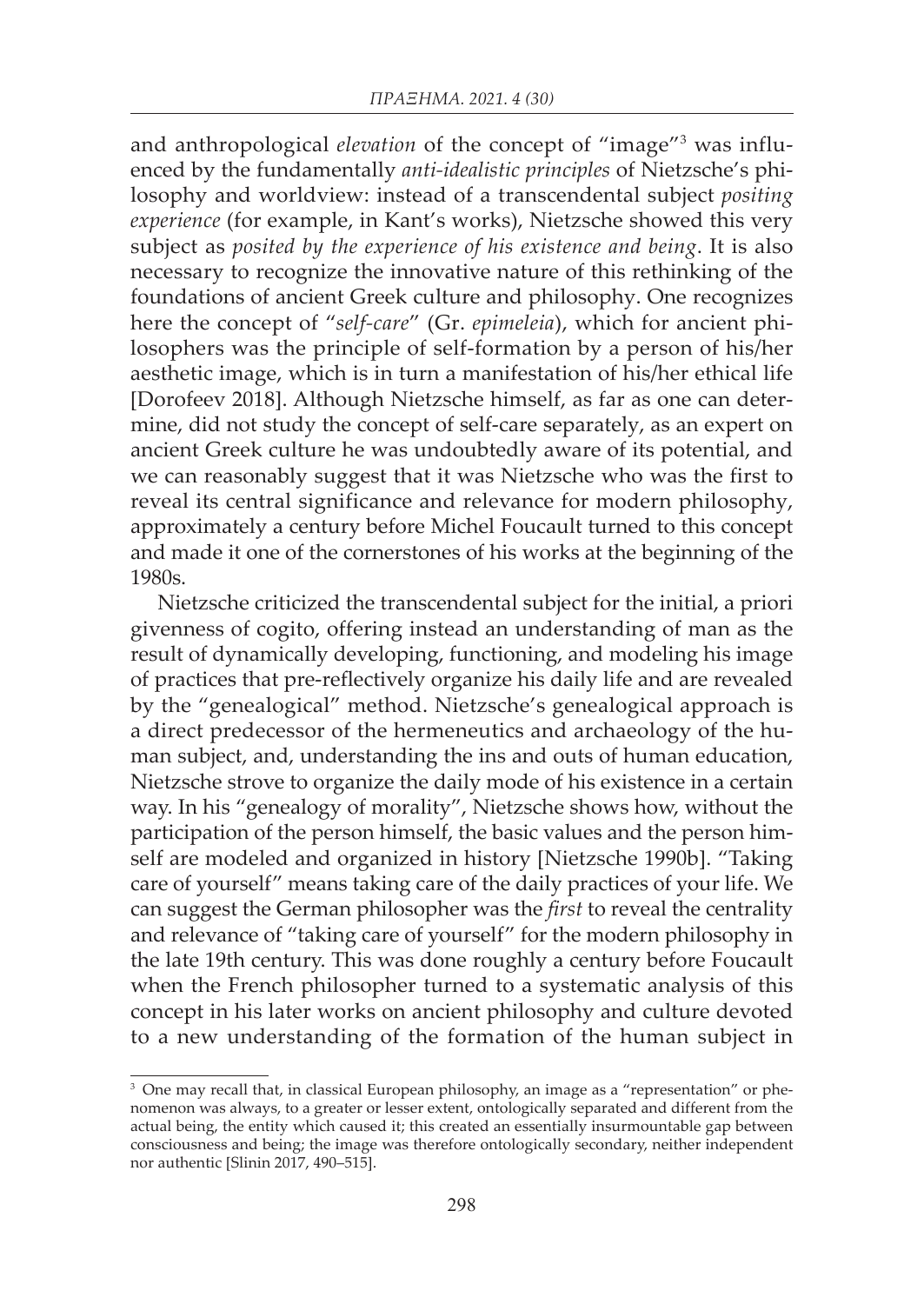special "practices of selfness" [Foucault 2004, 5–55; Foucault 2007,  $4 - 17$ ]<sup>4</sup>.

Nietzsche addressed the problem of *human self-image-forming*, i.e. the formation of an individual's image through a system of particularly significant regulatory practices and the organization of the individual's daily life. The problem found its expression in Nietzsche's last completed work, *Ecce Homo* (1888), with its characteristic subtitle "*How To Become What You Are*." However, we should admit here that Nietzsche had addressed the problem of the image even earlier, for example, in his essay "The Birth of Tragedy: Out of the Spirit of Music", he dealt with an *aesthetic-metaphysical* understanding of the image (which was revised substantially in the preface to the second edition of this book). In *Ecce Homo*, an autobiographical confession and even partially the testament, Nietzsche presents an *aesthetic-physiological* (*or medical*) understanding of the human image as the result of a person's self-organization by means of important practices of the cores of a person's daily life, an understanding taken from Nietzsche's own personal life experience. This is a manifestation of the devaluation of traditional classical approaches characteristic of the German classical philosophy, the emphasis on their inflation, and, on the contrary, the disclosure of the central importance of what has been underestimated for centuries, making it possible to actualize the later forgotten or misunderstood ancient principles. Nietzsche presents a fundamental philosophical doctrine of *self-imageformation*.

Nietzsche was perhaps the *first* writer since the classical times of Ancient Greece to insist so vigorously on the fundamental connection between philosophy and medicine (although in antiquity this connection was constantly emphasized, and first of all in the context of the culture of "self-care"). For Nietzsche, health is the highest value, and he builds his life as the life of a healthy person ("I pulled myself together. I made myself healthy again" [Nietzsche 1990a, 699]. He self-presents as a doctor, diagnosing himself, and choosing the treatment that best suits his physical personality, which consists in the medical feasibility of a certain

<sup>4</sup> Foucault himself admitted that among the modern philosophers he was most influenced by Nietzsche: he began to read Nietzsche later and thanks to the works of Heidegger; Nietzsche radically changed his thinking and way of life – Foucault even called himself a "Nietzschean". At the same time, Foucault wrote only one small article about Nietzsche, "Nietzsche, Genealogy, History" (he never wrote about Heidegger, another very significant philosopher for himself). It is very indicative that the article was connected with the project of genealogy, which Foucault formed largely under the influence of Nietzsche [Foucault 2006, 280–282, 291–292]. In this sense, referring to "self-care", "practices of the self", "games of truth", Foucault returns to Nietzsche, criticizing the transcendental subject with his a priori activity and classical metaphysics in general and creating "*the new empiricism of genealogical philosophy*".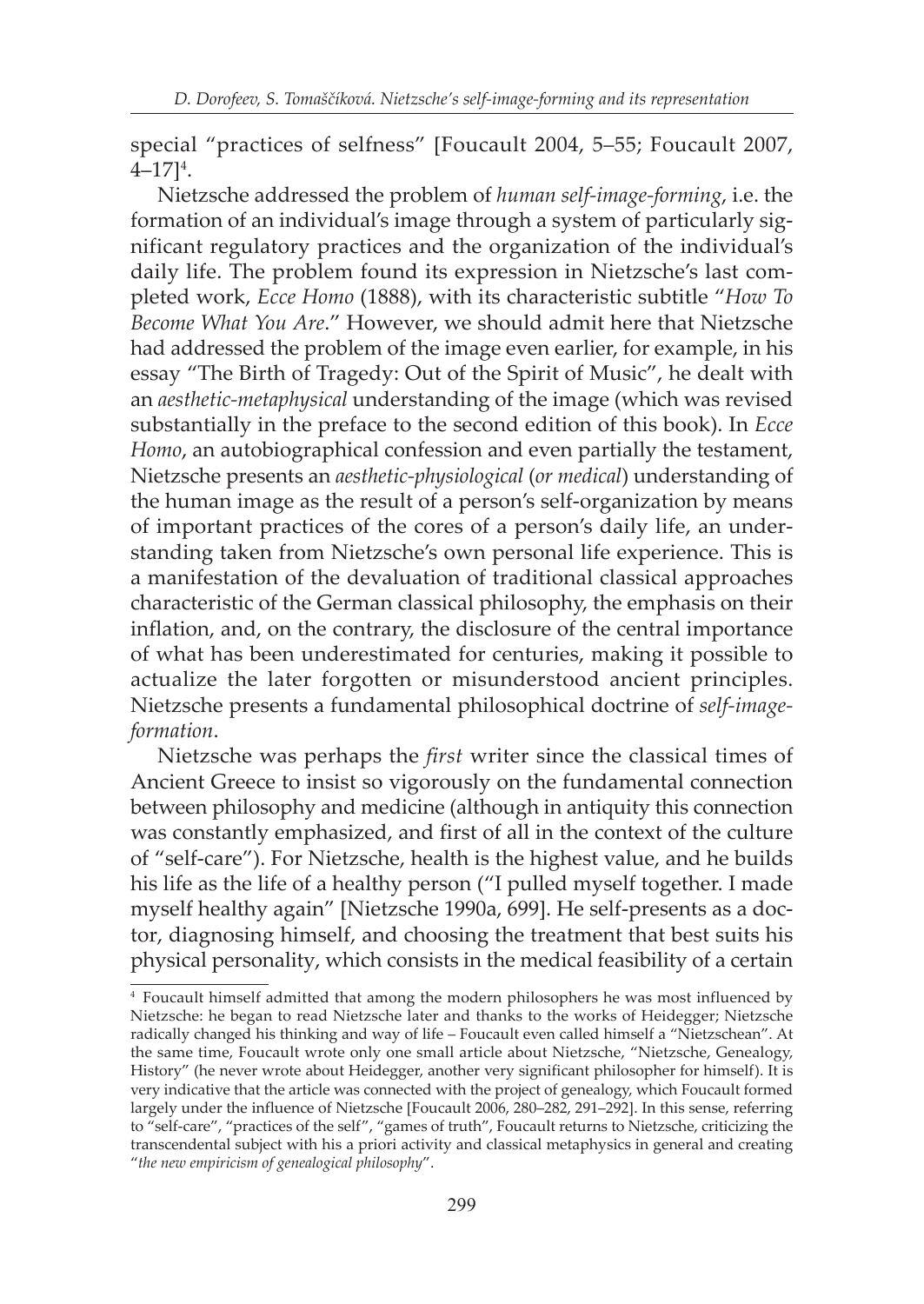lifestyle. If Foucault terms the ancient art of life which is formed by "self-care" as a *diet* [cf. Foucault 2004, 169–197] or a kind of ethical and aesthetic askesis (exercise) that actively includes the medical component, Nietzsche speaks of *hygiene*, his own interpretation of the teachings of the Buddha, the "deep physiologist" whose thinking is so close to Nietzsche's own philosophy in his later period [Nietzsche 1990a, 704]; however, medicine plays a central role in both cases. The focus on physiologically understood health is both the reaction and response of the German philosopher to any claims of "idealism", as well as the essence of the true philosophy of life as "the will to health" [Ibid., 700]. The condition for the realization of the ancient "self-care" is the knowledge of oneself, of one's I; therefore, Plato, who understands this *ayto to ayto* as a soul, considers self-care in *Alcibiades I* as caring for the soul [Dorofeev 2019]. Nietzsche turns the concept of "caring for oneself" towards the body; moreover, it appears not just as caring for the body (this also appears in the Greeks, for example, in the palaestra), but as caring for a physiologically understood body. Here we can see the effect of a "decline", a radical reaction to the centuries-old claims of "idealism", on the one hand, and the result of "genealogical" (hermeneutic) studies that show the complex genesis of the formation of the "high" from the "low" and seek to go to the very source and accept it in all its extra-moral, i.e. physiological, nature, on the other. Therefore, the body here is neither an ideal work of art, as with the Greeks, nor the image of God, as in Orthodox visual anthropology; it is instead a medical object with a complex system of physiological processes.

Nietzsche criticized the transcendental subject for the initial, a priori givenness of cogito. Instead, he offered an understanding of man as the result of practices dynamically developing, functioning, and modeling man's image, practices that pre-reflectively organize man's daily life and are revealed by the "genealogical" method. Nietzsche's genealogical approach is a direct predecessor of the hermeneutics and archaeology of the human subject; understanding the ins and outs of human education, Nietzsche strove to organize the daily mode of his existence in a certain way. In his "genealogy of morality" Nietzsche shows how, without the participation of man himself, the basic values and man himself are modeled and organized in history. Nietzsche wants to create himself freely and sovereignly, which means to consciously self-determine the way of his existence. "Taking care of yourself" means taking care of the daily practices of your life.

It is not surprising that Nietzsche pays such close attention to his physiological self-image-forming, i.e. the diagnosis, formation, and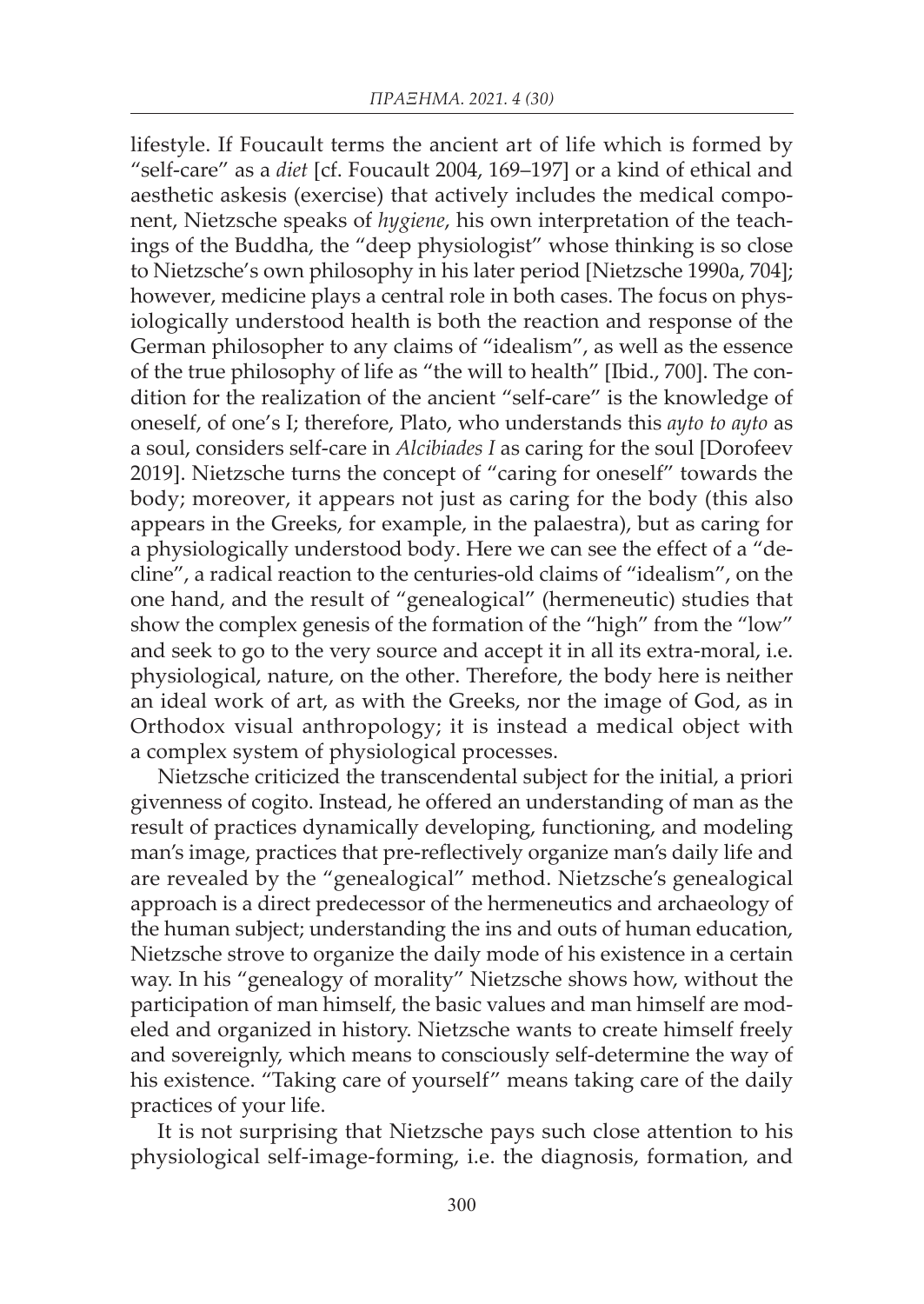maintenance of his physiological processes in an optimal state. This attitude towards his image is not that of a dandy aesthete (like, say, Oscar Wilde) or an aesthetic intellectual (like, for example, Marcel Proust), both of whom focused intensely on their appearance, but rather that of a sober doctor who knows the true state of his patient's body. Nietzsche does not welcome dandyism or fanaticism in relation to his physiological image, nor does he strive for the "ideal" of health; he generally saw his calling in the overthrow of any ideals, believing that it was more important for him not to cure, change, improve himself, but instead to accept himself, listen to himself, and come out of himself, even if it results in pain. Therefore, the basis of the self-image-forming of the German philosopher is the ability to "pull himself together" in order to maintain and expand his health, for which the disease itself is only a "stimulus to life" [Nietzsche 1990a, 699–700]. Nietzsche saw this as the courage, honesty, understanding, and grandeur of the *Amor Fati* attitude [Ibid., 705–721]. Such an attentive, impartial, and sober love of  $self<sup>5</sup>$  is the most important condition for the implementation of "selfcare", and it allows one to diagnose what is central to physiological selfimage-forming – food, living environment, climate, and relaxation. In *Esse Homo*, Nietzsche wrote in detail about these four "self-care" practices, understood as the basic mechanisms of "becoming selfness" [Nietzsche 1990a, 708–713].

Using a physiological approach, Nietzsche could not help but start with *food* and *drink*: after all, it is food that first of all determines the quality of digestion, a process to which the philosopher attached particular importance because he had personal problems with it. One needs to eat correctly in a physiological sense, with the full knowledge and understanding of the direct influence of what a person eats on what the person is. Nietzsche seems to have accepted fully the position that "*man is what he eats*" (*Der Mensch ist, was er isst*)6 . Since a person needs to eat every day, this procedure cannot have a direct impact on the formation of the image of a person "from the inside". The everyday invisibility of this process must be contrasted with a careful care of it, a consciously critical attitude towards oneself and one's body in this aspect. Eating and drinking are not only and not so much a necessary

<sup>&</sup>lt;sup>5</sup> The founder of modern philosophical anthropology, Max Scheler, would later remind us of the need to distinguish productive *self-love*, *Selbstliebe*, from negative *ego-love*, *Eigenliebe* or *Egoismus* [Scheler 1994b, 349].

<sup>6</sup> The authorship of this phrase is attributed to Hippocrates and Pythagoras, although it is also often assigned to Ludwig Feuerbach in his review of the book *Popular Doctrine on Nutritional Products* by the philosopher-physiologist Jacob Moleshott. Max Scheler also refers to the phrase coined by Oskar Vogt, a famous neurologist of the first half of the 20th century [cf. Scheler 1994a].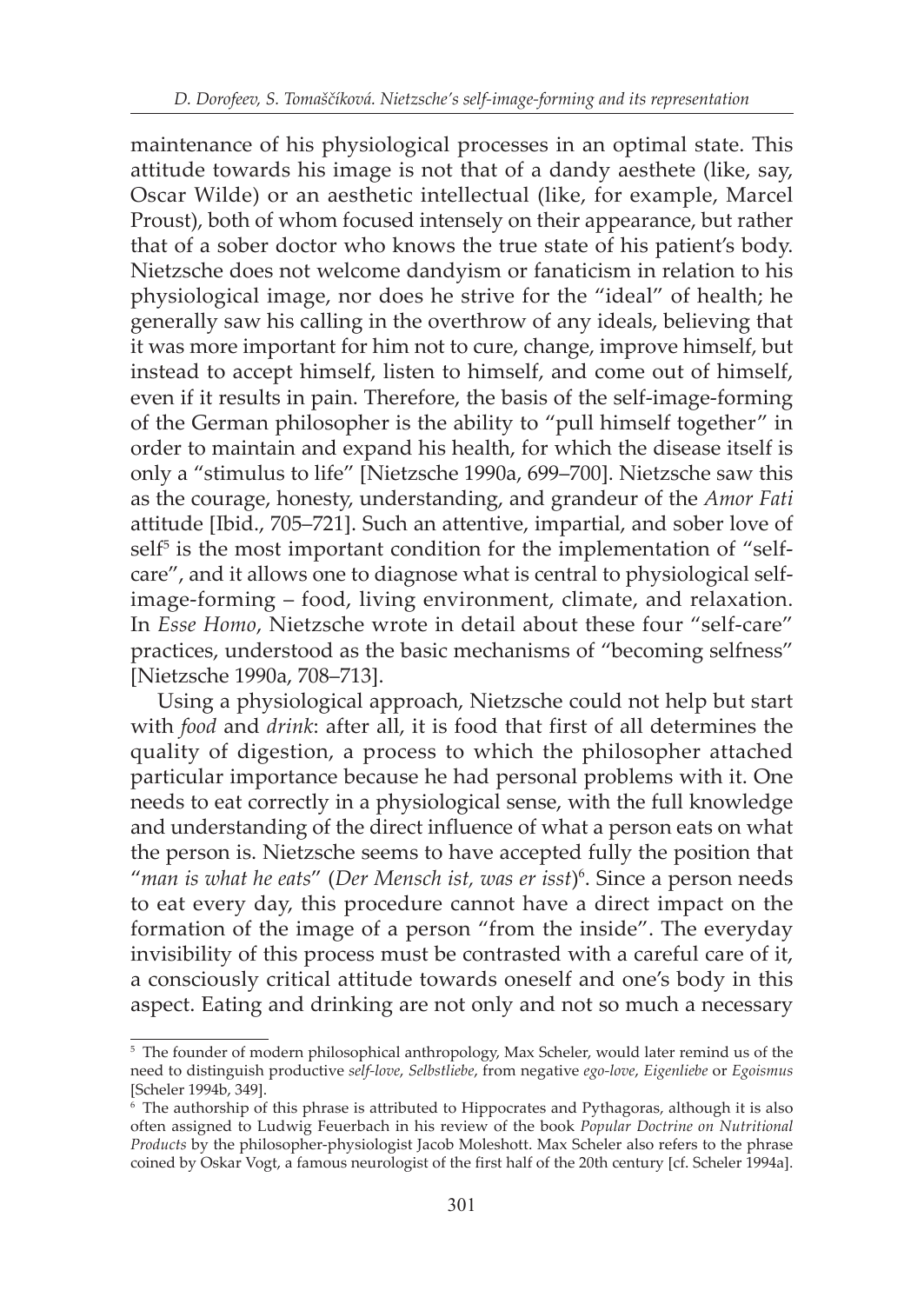condition for maintaining life, but a means (which may differ depending on their characteristics) of forming a worldview, a value system, value and aesthetic preferences, expressed and defended principles, and the internal and external image of a person. Given this effect of food on a person, one cannot but approach nutrition from the point of view of a specific physiological expediency, unique to each individual; there is no single universal normality. The "low" culture of nutrition (meaning that it is not aesthetic, but rather physiologically justified) appears here as the focus of reality, displacing the "high" culture of "ideals" and "spirit". Moreover, cuisine determines the ethos not only of the individual person, but of the whole nation: Nietzsche himself saw the origin of the German spirit in German cuisine and the upset stomachs which it brought about [Nietzsche 1990a, 709].

Nietzsche, who himself suffered from stomach problems throughout his life, admits that, at the beginning of his involvement in German culture, a culture which placed a greater premium on idealism than on reality, he failed to understand the importance of nutrition for an unacceptably long time, an error which affected his principles: for example, the cuisine of Leipzig did not allow him to recognize and accept his own "*will-to-life*" [Ibid., 708–709], although he later came to believe that the cuisine of Piedmont was the best cuisine for himself. Unlike Immanuel Kant, who loved long symposium dinners in the company of close friends and acquaintances, Nietzsche preferred hearty but fairly quick lunches alone. Alcoholic drinks were almost entirely excluded from the philosopher's gastronomic diet, as was coffee; strong tea was allowed only in the morning, with spring water sufficing for the rest of the day. All of these habits were the result of experienced self-knowledge and physiological self-image-forming; as he wrote, "One needs to know the size of one's stomach" [Ibid., 710].

In addition to nutrition, a physiologically examined lifestyle is determined by an *individual's living environment and its climate*. While the question of the method, mode, and quality of nutrition is largely determined by the individual him-/herself, the living environment is much less dependent on one's own choice. An individual is attached to the place of residence from birth and onward throughout their life by a variety of mechanisms – kin-biographical, family, socio-cultural, economic, psychological, etc., and, naturally, it can be very difficult to break from these factors for various reasons. However, for Nietzsche, single-handedly in life, medical factors, albeit understood very broadly and fundamentally, philosophically and anthropologically, are the determining factors in choosing a place to live: "Nobody is so constituted as to be able to live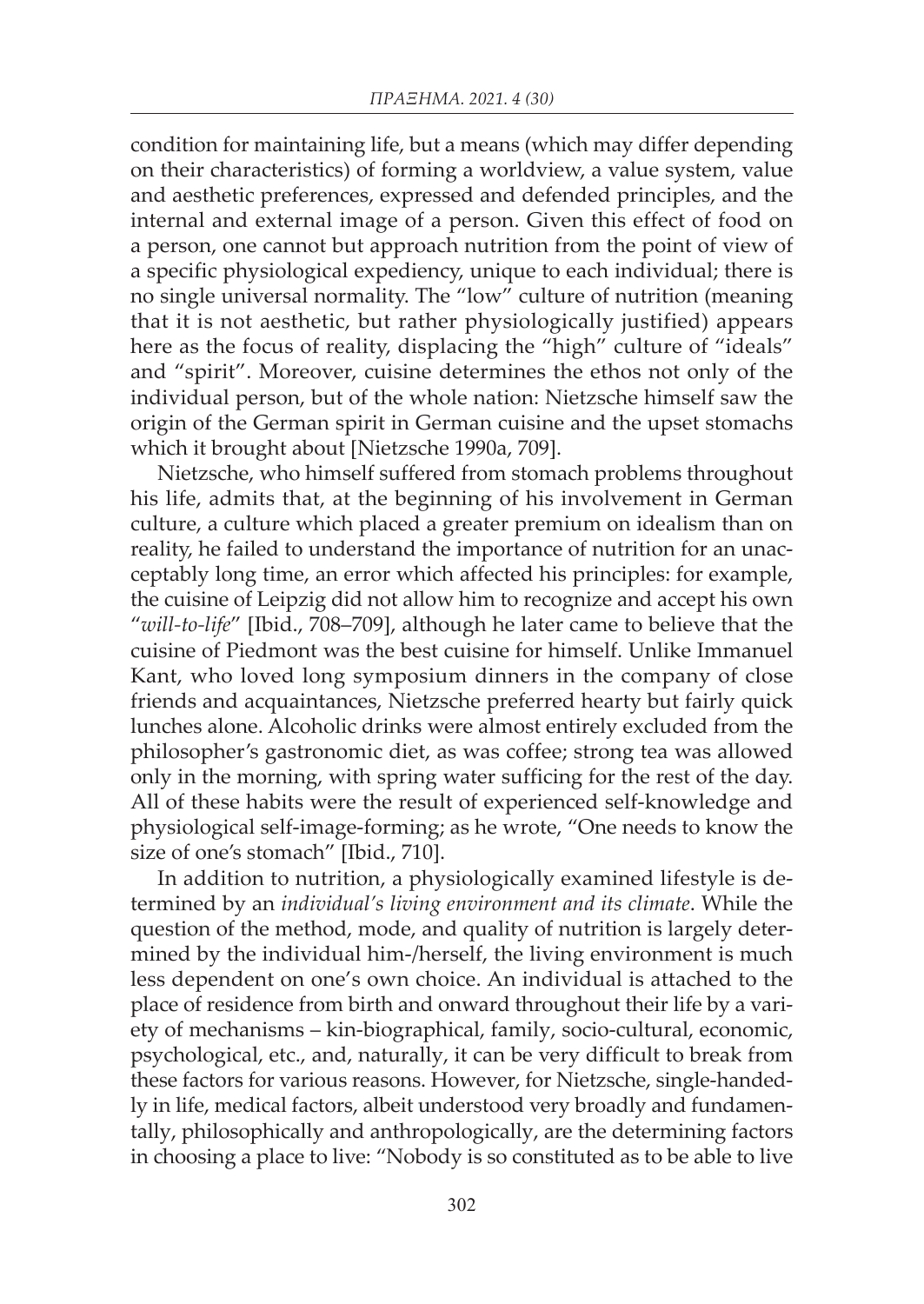everywhere and anywhere; and he who has great duties to perform, which lay claim to all his strength, has, in this respect, a very limited choice. The influence of climate upon the bodily functions, affecting their acceleration or retardation, extends so far, that a blunder in the choice of locality and climate is able not only to alienate a man from his actual duty, but also to withhold it from him altogether, so that he never even comes face to face with it" [Ibid., 710]. Here the hermeneutics of physiological self-image-forming is already moving from the micro level (nutrition) to the macro level. Due to his poor health, Nietzsche was forced from an early age to listen carefully to the voice of his body, clearly understanding the direct and most powerful influence on the state of the microclimate of the environment. Because of this, he could not be tied to one place – having retired to Basel due to his sharply deteriorating health, he began to search frantically for optimal places of living for himself; Nietzsche became a *Wanderer* de jure and de facto, moving within the spaces of the external and internal worlds<sup>7</sup>. Nietzsche's wandering is a physiological event, a physiological process, a journey of a "climate-controlled body" that lives according to the laws of the surrounding world, completely dependent on its climatic processes, and his vision (i.e. his understanding) is the reaction of this hypersensitive body to the landscape surrounding it [Podoroga 1993, 160–166]. Here, of course, the physical suffering of the philosopher, which is noted throughout his short life, played a decisive role.

Nietzsche's movement was required physiologically – both as an individual with a certain type of body and as a thinker (however, these hypostases were inseparable for him): "Remain seated as little as possible, put no trust in any thought that is not born in the open, to the accompaniment of free bodily motion–nor in one in which even the muscles do not celebrate a feast. All prejudices take their origin in the intestines" [Nietzsche 1990a, 710]. Therefore, it was of great importance for him to find a place in which it was physiologically comfortable to move and walk daily (in this connection, one recalls Rilke's Path in Duino – coincidentally, Rilke also embodied the phenomenon of "creative suffering"). As a result of his many wanderings in search of his own topos, Nietzsche spent the first 35 years of his life (until the end of the 1870s) in Naumburg, Schulpfort, various locations in Thuringia, Leipzig, Basel, and Venice: "all these are unfortunate places for my physiology" [Ibid., 711]. Towards the end of his life, he singled out Nice, Turin, Genoa, and Sils Maria as

 $7$  By the way, for the ancient Greeks, the choice of a place of residence was not a question determined by "self-care" – they were all tied to their specific policy, and the climate of Ancient Greece was and remains healthy, differing in this from many places in Germany and even more so in Russia.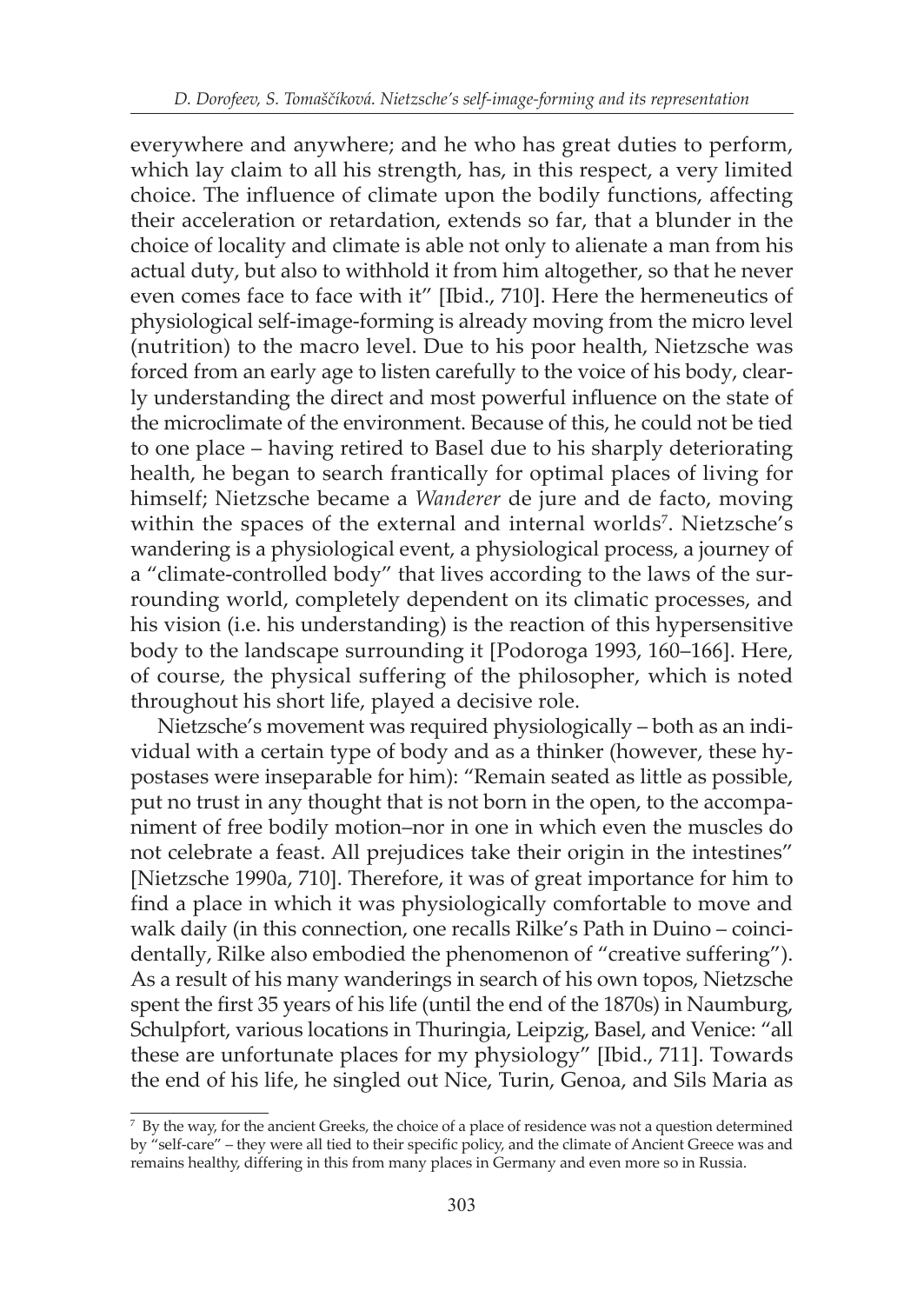physiologically acceptable, preferring each of them at certain times of the year. Nietzsche himself repeatedly said that his world (almost in the strictly biological sense of Umwelt at the beginning of the 20th century) is a world of mountains and dry air; of ice, spring water, all of which are transparent, clean, cold. In their own individual ways, these are the conditions that contribute to an efficient metabolism within the body and determine the appearance and development of genius; it is their influence that he most piercingly notes on himself "as if it were a thin and true instrument" [Ibid., 695, 706–707, 710–711]. This is a world in which bacteria, viruses and infections cannot nucleate and multiply, but instead die without appearing. We can say Nietzsche was the founder of *philosophical immunology*, which became so important for humanity in the era of the COVID-19 pandemic, including in the political aspect [Markov 2021]. The genealogy of man is revealed here through climatology, meteorology and geographical topography. In all these recommendations, one can see the direct development of the *medical-anthropological topology* which Hippocrates developed in his treatise "Upon Air, Water, and Situation", in which he demonstrated how the geographical conditions of existence – the quality of winds, waters, the nature of the terrain (hills, valleys, wooded vs watery landscapes, etc.), the location of cities and houses, etc. – affect an individual's lifestyle, appearance, voice, character, and even customs and moral principles [Hippocrates 1994].

Finally, the third part of physiological self-image-forming is the choice of the best way in which to *relax*. This is the most important part of life for any person connected with creative and productive activities; it is not just a necessary break but a very important part of a holistic lifestyle determined by physiological "self-care", a condition for the productive recovery of vital energies and forces. Nietzsche understood relaxation as something that "frees one from oneself" [Nietzsche 1990a, 712], and reading was his own form of relaxation. Relaxation cannot be random, arbitrary or chaotic because it is in fact the beginning of a cycle of active self-affirmation, "work". If reading allows one to "walk around other people's sciences and other people's souls" [Ibid.], then it can be regarded as a kind of an openness of spirit in which it initiates new impulses, meanings, horizons that allow it to express itself with renewed vigor. Like in many other respects, Nietzsche gave priority here to French authors, from Michel de Montaigne and Moliere to Stendhal and Guy de Maupassant. Nor was music forgotten here as a form of relaxation, including the works of Richard Wagner, Frederik Chopin, Gioachino Rossini (Nietzsche also ranked his friend Peter Gast and his opera *The Lion of Venice* in this group).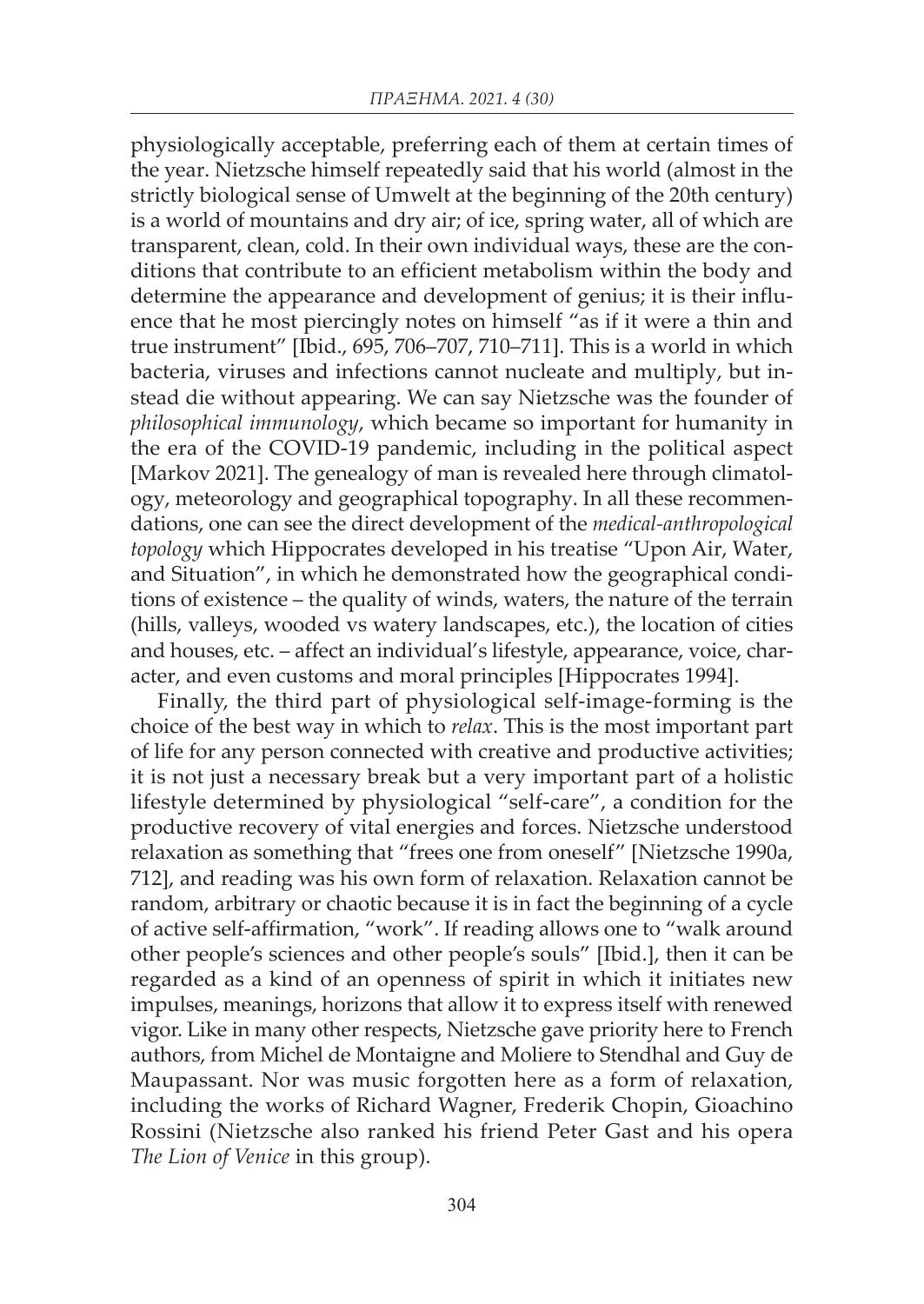But in the state of "pregnancy of the spirit", which Nietzsche perceived as a pregnancy of the whole organism, it is necessary, on the contrary, to restrict oneself within a kind of quarantine, eliminating the slightest accident or irritation, focusing fully on bearing the foetus and devoting oneself entirely to the self (if Socrates took the interlocutor's birth as a midwife, Nietzsche himself conceived, nurtured, and allowed himself to be born). Despite the fact that Nietzsche notes his own extreme sensitivity, he also suggests that we should encourage "reacting as rarely as possible" [Ibid., 718]. The explanation for this contradiction is that openness and sensitivity characterize one's existence at the stage of relaxation, while isolation and utmost focus on oneself serve the same in the stage of "work".

As one can see, Nietzsche's modeling of one's image by these components – living environment, climate, food, and relaxation – constitutes a clearly conscious and experience-tested system of everyday life practices that even allows an individual not so much to shape oneself (which was characteristic of ancient self-care), but rather to hold and reveal oneself. It was extremely important for Nietzsche to return to oneself and not to lose, not to miss oneself, and to avoid being seduced by some kind of "idea", "ideal", by a speculative principle, by all that can tailor the "I" in one's own pattern, which is external to the I. Therefore, these "little things", which are discussed in the section "Why I Am So Clever", are the most crucial details because they are the "basic conditions of life" [Ibid., 720], less a manifestation of reality, but rather reality itself; consequently, the image of a person which they may imagine is no longer a reflection of reality, but its embodiment. "Consciousness is the surface" [Ibid., 719], a physiologically determined tabula rasa which takes its form depending on the signs instincts apply to it, order it. Moreover, in choosing these "little things", it is necessary to follow not the voice of mind, reason or morality, the varieties of theoretical and religious constructions, but those which are closest to the body, the physiology, and to oneself: instinct, the healthy (because there also exist the unhealthy, that of the medical patient) instinct of self-preservation and self-defense, which we commonly term as taste [Ibid., 717]. Taste is an ability, both in a physiological and aesthetic sense. One can see here that physiological spontaneity, based on a specific order of the self-organization of life (which also needs to be formed in oneself in a process of trial, error, and retreat) in its organic components, turns here into a medical and aesthetic taste aiming at the formation of an individual's self-image. Such a combined ability allows an individual not only to choose what is necessary and optimal for oneself, but – and this is no less important –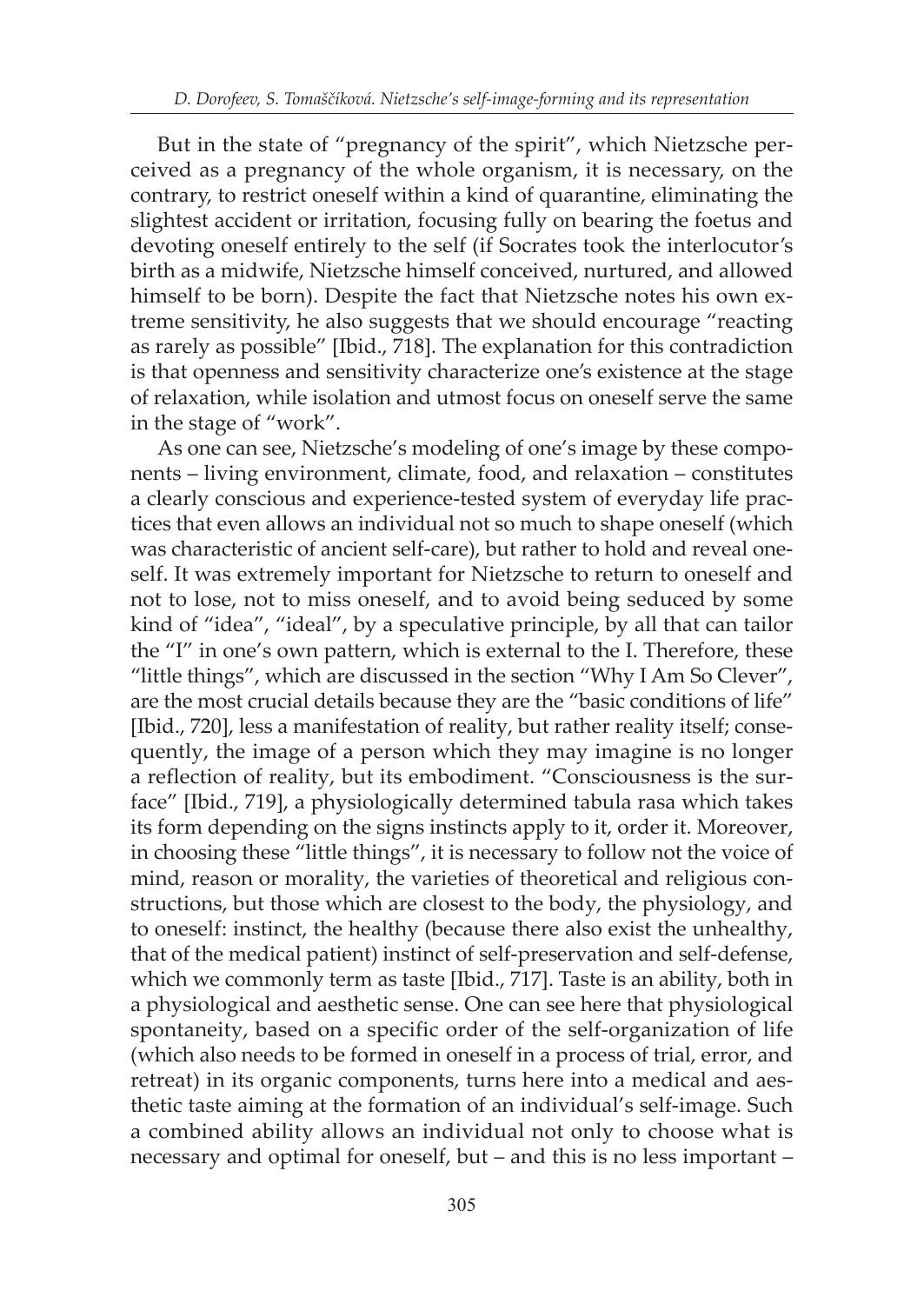to discard everything harmful and infectious. In all this, taste, ordered and supplied by a strictly built system of physiological regulations, is the true basis of the art of living as a path towards Nietzsche's selfimage-forming.

2.

Postmillennial 21st century media offer countless examples of representations of Nietzsche's self-image-forming based on the everyday practices of the essential components of food, living environment, climate, and relaxation. In both the old media of the press, film, radio, television, and the new media of the Internet and mobile phone applications, it is food that occupies the central position while intertwining the other three elements, i.e. living environment (represented by location and household), climate, and relaxation (most visibly in an individual's lifestyle). Created and then mediated visual images of food convey the economic, social, political and aesthetic meanings of individuals who participate in the everyday practices of eating, dwelling, and enjoying relaxation activities. They contribute significantly to the profitability of various media industries by buying cookbooks, reading newspaper food supplements and lifestyle magazines, listening to food commercials on radio, watching cooking shows on television, participating in internet food forums, and using food service mobile phone applications.

The physiological function of food – as has been already discussed above in the more complex understanding of hygiene by Nietzsche (1990) and diet by Foucault (2004) – is joined by its symbolic meanings and social significance which penetrate all media discourses, and thus one may find it necessary to study the mediated visual images of food in the contexts of social status, behavior, cultural identities, emotions, and numerous other features, all of which participate in the self-imageforming of a postmillennial person who perceives the cultural and social contexts of nutrition and taste as important factors affecting their food and health choices. The phrase "Man is what he eats", a principle which Nietzsche adopted in full, can be modified in the 21st century into the motto "One is what one watches others eating," or "One is what one posts oneself eating." A hypermodern postmillennial person's everyday practices are, depending on age, media literacy and economic capacity saturated by mediated cultural-visual practices of Gilles Lipovetsky's society of fashion [Lipovetsky 2005], in which consumer goods are replaced by leisure practices driven by the search for novelty, well-being,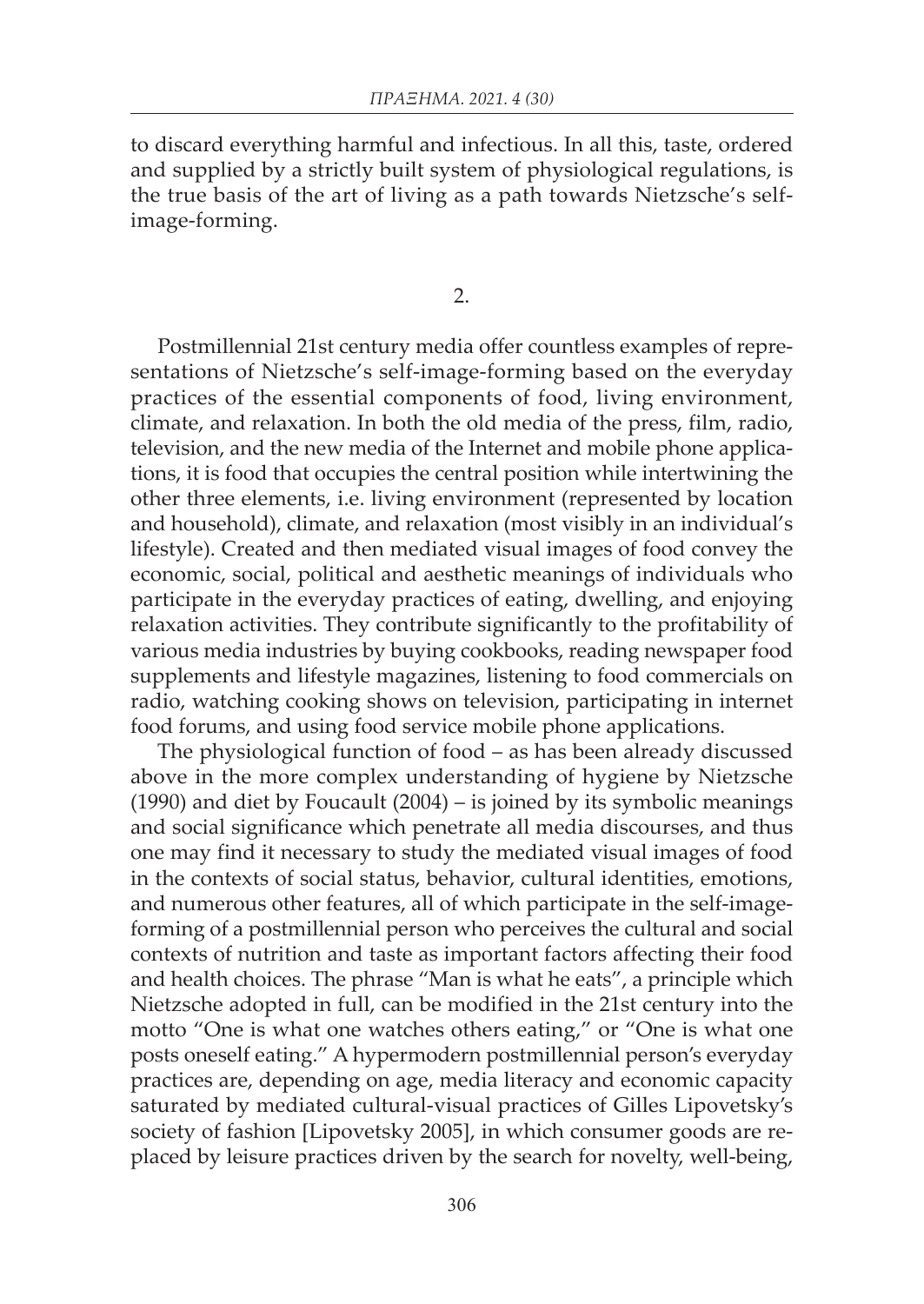and entertainment. In their self-image-forming, they focus on their quality of life; they want to be both interconnected and independent simultaneously. Their social behavior reflects the self-construction which is performed in their acts of their everyday existence, including those of food preparation, consumption, and mediation.

The computer monitor and the mobile phone allow the hypermodern individual to access not only his/her own culinary traditions but also those of other nations. By watching travel reality shows, reading online food blogs, following food posts from exotic destinations on social networks, a hypermodern individual's living environment can transcend the limits of one's locality, region or country. The richness of mediated visual food practices makes a person's life full of diverse lifestyle experiences. At the same time, the hypermodern media impose visual food images in order to instruct people in a somewhat direct manner in their self-image-forming. They instruct their consumers on what they should or should not eat and drink and do in order to be 'healthy' or to eat safely and well. In various mediated discourses, one can also register the presence, albeit much less frequent, of other food-related cultural practices such as waste separation and recycling, food waste, eating disorders or obesity – all of which are in agreement with Lipovetsky's characterization of hypermodern everyday practices as a synthesis of order and disorder, moderation and excess, care, and ignorance [Ibid.]. Hence, postmillennial individuals are hyperconsumers of lifestyle programming and users of social networks; they take care of their health, but they also suffer from bulimia and anorexia; they write blogs addressing environmentalist and third world issues and also visit food porn sites.

Hypermodern individuals' self-image-forming embraces the mediation of visual food preparation, its consumption, and other food related practices serving as a flagship of the culture-ideology of consumerism, as well as mediated concerns about the climate of the Anthropocene – the era of ongoing environmental changes and the instability of ecosystems in the 21st century. Richard Sťahel (2017) argues that an understanding of self-identity and the idea of well-being of individuals in the Anthropocene, driven as they are by the current culture-ideology of consumerism with no limits on arbitrariness in the production and consumption of goods and services, has resulted in the over-production of waste and the devastation of the environment. Sťahel claims that selfidentity is built in the global mass media society and that individuals' self-image-forming is performed through global mass media networks overlapping with local, regional, national, and ethnic cultures. Thus, postmillennial individuals' self-image-forming depending on the climate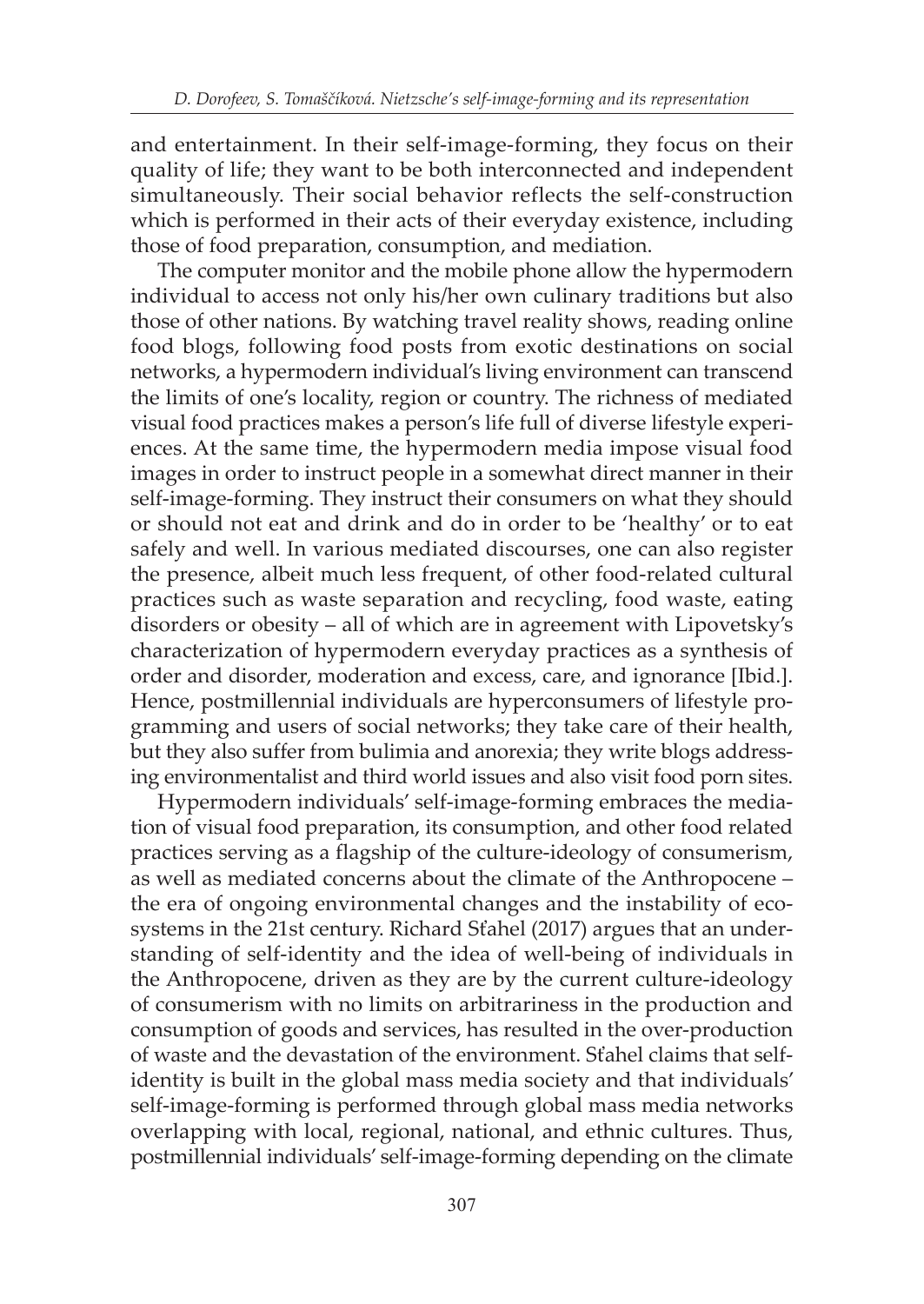as one of its four essential pillars is confronted with the need to restrict the freedom of unlimited production and consumption at the global level, and also by the need to re-build self-identity in local, regional, and national eco-systems. The environment, climate, and other ecological issues in the self-image-forming of hypermodern individuals are accompanied by anxiety about the future caused by hypermodern deregulation, resulting in turn in the constant fear of unemployment, the questionable quality of education and training, and changes in healthcare. These concerns find their representation in the consumption of visual food narratives in both old and new media – diet cookbooks, nutrition manuals in food magazines, special physical exercise TV programs, blogs and vlogs about food-related diseases such as bulimia and anorexia.

The individual's self-image-forming takes place within the selfimage-forming of a social group (sometimes existing in a virtual media space alone). Mediated visual food practices often participate in the formation of and changes in the group identities of hyperindividuals. Food and its preparation, consumption, and mediation participate in the process of defining individuality and an individual's place in various social groups. Food and cultural food practices communicate meanings of class, ethnicity, religion, and other group affiliations. As examples of these, one can mention food sharing and food solidarity that are linked to class, power, and status; the collective consumption of food with specific meanings related to kinship, e.g. family or social networks; or practices such as feasting with its associated religious meaning. Countless food sites on the Internet, mobile phone restaurant applications, food photo posts on social networks' sites, and online food maps represent a group identity of people belonging to a certain age or gender group, all proving one of the mottos mentioned above – "One is what one watches others eating," or "One is what one posts oneself eating." Postmillennial individuals in their self-image-forming consume all of the above described mediated visual food practices from all types of possible media foodscapes.

Many authors dealing with the postmillennial era [cf. Tomaščíková 2020] agree that the perspective in which it is necessary to analyze visual food practices is that of leisure activities, i.e. the final aspect of selfimage-forming: relaxation. In their choice of leisure activities, hypermodern individuals have an almost unlimited number of options provided by lifestyle genres that pervade both traditional and new media and give various platforms for everyday practices. Lifestyle genres cover vast areas of leisure including but not limited to beauty, health, fitness,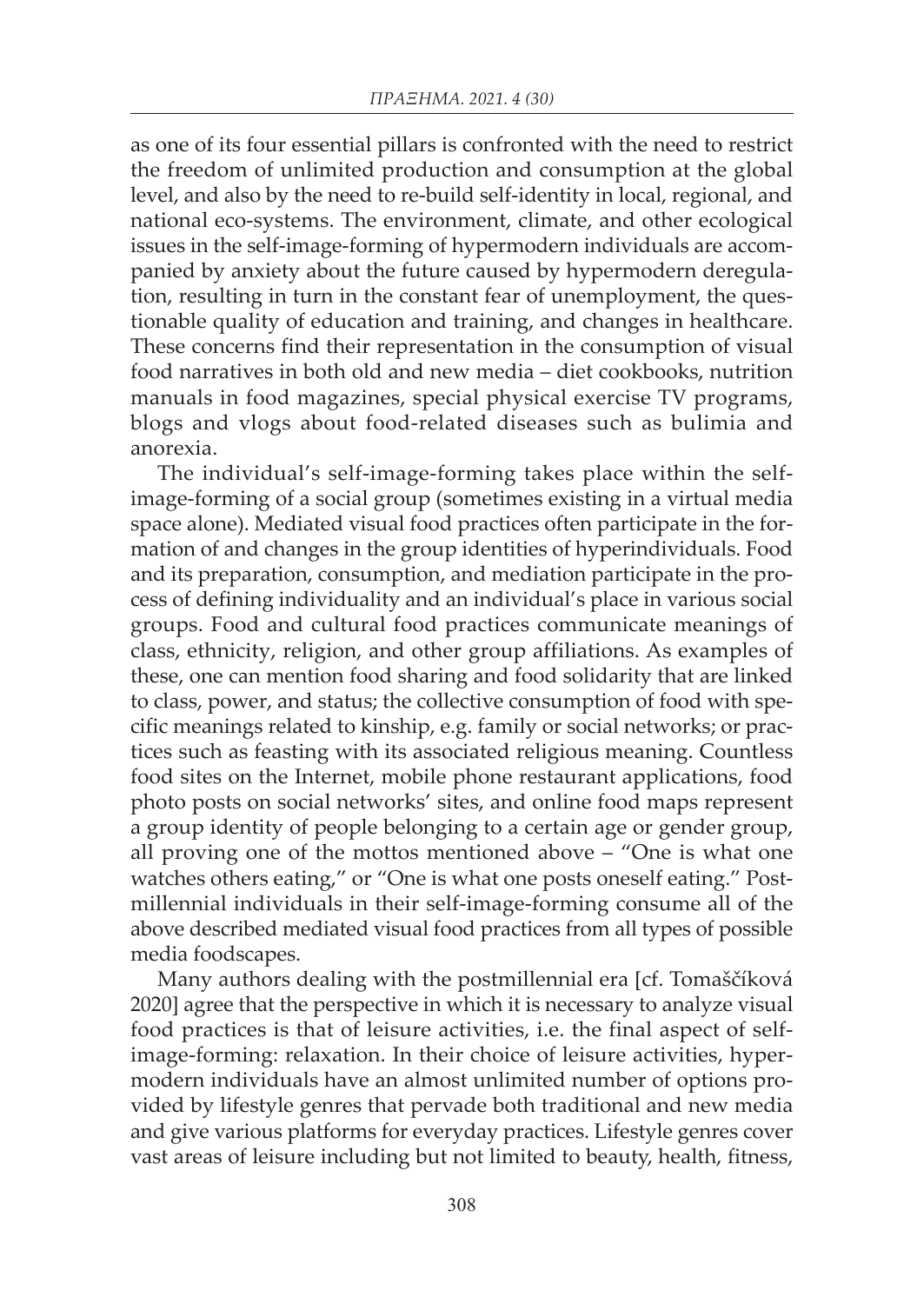fashion, household, pets, and travel – with agents from both the public (celebrities) and the private (vox-pop) sphere, often combined with cultural food practices. In their everyday self-image-forming practices, individuals can search for new healthy recipes on the Internet sites of TV celebrity chefs, vicariously 'travel' to exotic destinations with a famous food blogger without having to leave their sofas at home, or they can be fascinated by photos of meals served in a trendy restaurant posted on their friend's social network page. Although the content of visual food narratives in lifestyle genres is simple, formally repetitive, and often primitive, it nonetheless provides a valuable platform for immediate or subsequent social interaction, either live or mediated, and as such represents a substantial part of the daily practices of individuals in their private and public spheres, all in an entertaining form of relaxation.

Thanks to the dominant role which media play in modern society, Nietzsche's concept of self-image-forming has been dominated by mediated visual food practices during the first two decades of the 21st century. The visual human image has recently been that of the visual image of food and as a producer, consumer, giver, and sharer of food images in both physical and virtual spaces. The mechanism of human image formation and its visualization has also been connected with food narrative mediation in both old and new forms of media. Food has become the element which unites the other three components of selfimage-forming, i.e. living environment, climate, and relaxation. The rapid advances in technology and the growing role of the Internet allow the multiplication of visual food practice mediation and secure their constant presence in the everyday practices of hypermodern individuals. The visualization of food practices is an obvious example of cultureconsumerism in its most developed form.

## **REFERENCES**

- Aiello 2020 Aiello, G. (2020). Visual semiotics: Key concepts and new directions. In L. Pauwels, & D. Mannay (Eds.), *The SAGE handbook of visual research methods*. SAGE.
- Barthes 1994 Barthes, R. (1994). Rhetoric of the image. In R. Barthes, *Selected works: Semiotics. Poetics* (pp. 297–319). Progress. (In Russian).
- Barthes 2008 Barthes, R. (2008). Toward a psychosociology of contemporary food consumption. In C. Counihan, & P. Esterik (Eds.), *Food and Culture* (pp. 28–35). Routledge.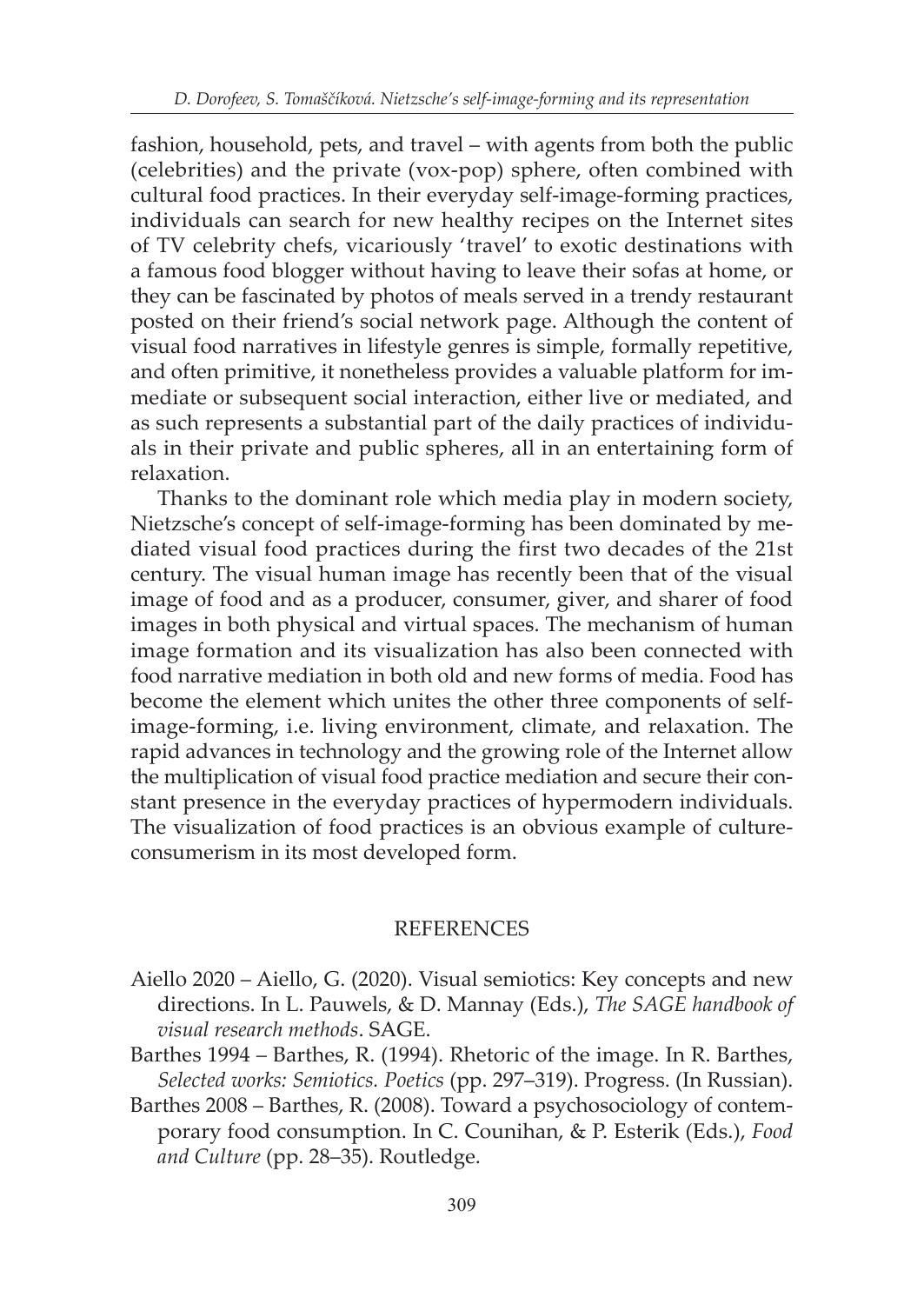- Dorofeev 2018 Dorofeev, D. Yu. (2018). Aesthetics of image and ethics of life of ancient philosopher. *Voprosy filosofii*, 6, 200–207. (In Russian)
- Dorofeev 2019 Dorofeev, D. Yu. (2019). Human identity in Plato's "Alcibiades I" (Some notes on the anthropological questions in ancient Greek philosophy). *Schole. Filosofskoye antikovedeniye i klassicheskaya traditsiya*, 13(1), 251–268. (In Russian).
- Foucault 2004 Foucault, M. (2004). *The History of Sexuality* (Vol. 2). Akademicheskiy proekt. (In Russian).
- Foucault 2006 Foucault, M. (2006). *Intellectuals and power. Selected political articles, speeches and interviews* (Vol. 3). Praxis. (In Russian).
- Foucault 2007 Foucault, M. (2007). *Hermeneutics of the subject*. Vladimir Dal. (In Russian).
- Habermas 1981 Habermas, J. (1981). *Theorie des Kommunikativen Handelns*. Suhrkamp.
- Hippocrates 1994 Hippocrates. (1994). Upon air, water, and situation. In Hippocrates, *Selected books* (pp. 275–307). Svarog. (In Russian)
- Lipovetsky 2005 Lipovetsky, G. (2005). *Hypermodern Times*. Polity Press.
- Markov 2005 Markov, B. V. (2005). *Man, state, and God in the philosophy of Nietzsche*. Vladimir Dal. (In Russian).
- Markov 2021 Markov, B. V. (2021). *Political immunology*. Prospect. (In Russian).
- Nietzsche 1990a Nietzsche, F. (1990). Ecce Homo. How to become what you are. In F. Nietzsche, *Writings* (Vol. 2, pp. 693–770). Mysl'. (In Russian).
- Nietzsche 1990b Nietzsche, F. (1990). Towards the genealogy of morality. Polemical essay. In F. Nietzsche, *Writings* (Vol. 2, pp. 407–525). Mysl'. (In Russian).
- Podoroga 1993 Podoroga, V. A. (1993). *Metaphysics of landscape*. Nauka. (In Russian).
- Rose 2016 Rose, G. (2016). *Visual methodologies: An introduction to researching with visual materials*. Sage.
- Scheler 1994a Scheler, M. (1994). Man's place in nature. In M. Scheler, *Selected works* (pp. 129–195). Gnozis. (In Russian).
- Scheler 1994b Scheler, M. (1994). Order of love. In M. Scheler, *Selected works* (pp. 339–377). Gnozis. (In Russian).
- Slinin 2017 Slinin, Ya. A. (2017). Consequences of phenomenological reduction. *Vestnik of Saint Petersburg State University. Philosophy and Conflict Studies*, 33(4), 490–527. (In Russian)
- Scheler 2009– Scheler, M. (2009). Wesen und Formen der Sympathie, in Wesen und Formen der Sympathie. Die Deutsche Philosophie der